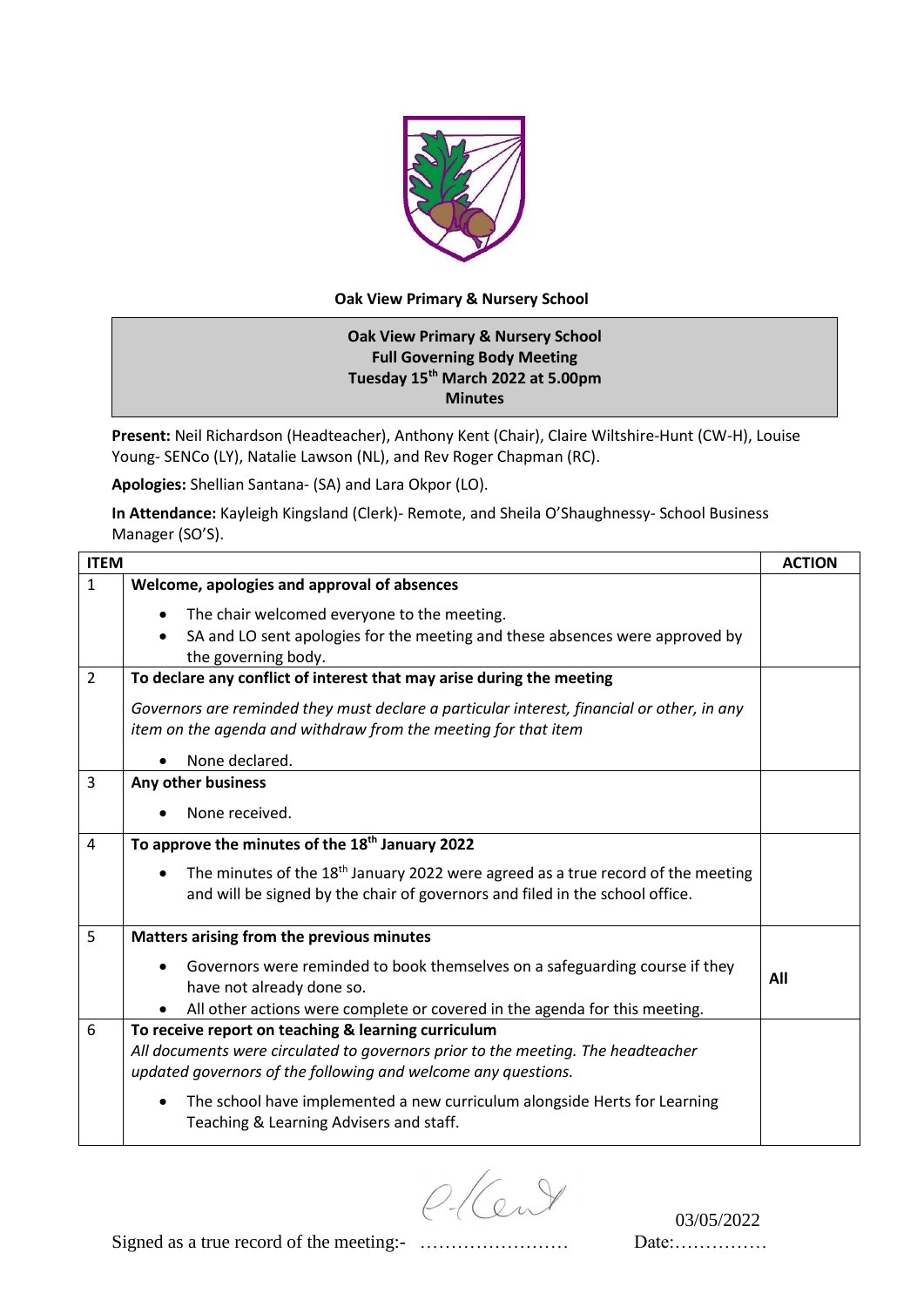| Middle leaders are being given additional responsibilities this year and have an<br>$\bullet$<br>additional 0.5 days of leadership time out of the classroom a term.<br>A curriculum overview has been provided to governors as well as feedback from<br>$\bullet$<br>teachers as to what is and is not working well in the school and feedback has<br>been provided to staff. Staff will now review their curriculum areas and ensure<br>that it is on track.<br>The chair advised that the governing body must have a handle on why the school<br>$\bullet$<br>have chosen to teach what they have and when.<br>The school's Hertfordshire Improvement Partner (HIP) visited the school this<br>$\bullet$<br>term and observed lessons and met with subject leaders.<br>Children are talking very positively about the curriculum and staff are very<br>$\bullet$<br>enthusiastic about it.<br>The school must ensure that children are retaining prior learning and this is a<br>$\bullet$<br>focus for the school.<br>Assessment in foundations subjects continues to be a focus for the school. The<br>$\bullet$<br>IDSR works well for core subjects but not foundation subjects. The school must<br>determine which children are at ARE in foundation subjects and this data must<br>be tracked. |              |
|---------------------------------------------------------------------------------------------------------------------------------------------------------------------------------------------------------------------------------------------------------------------------------------------------------------------------------------------------------------------------------------------------------------------------------------------------------------------------------------------------------------------------------------------------------------------------------------------------------------------------------------------------------------------------------------------------------------------------------------------------------------------------------------------------------------------------------------------------------------------------------------------------------------------------------------------------------------------------------------------------------------------------------------------------------------------------------------------------------------------------------------------------------------------------------------------------------------------------------------------------------------------------------------------------------|--------------|
| Governor Question- Is there any information we can access to support us whilst carrying<br>out governor visits?<br>Answer- We are in the Ofsted inspection window from September 2022. I would<br>encourage governors to attend an Ofsted training course in order to prepare governors<br>for Ofsted. We can also arrange an in-house training session on Ofsted for the governing<br>body.                                                                                                                                                                                                                                                                                                                                                                                                                                                                                                                                                                                                                                                                                                                                                                                                                                                                                                            |              |
| The chair will share the date of the next Ofsted training course with governors.<br>٠<br>The quality of education reports were also shared with governors. The<br>$\bullet$<br>headteacher has provided information on what Ofsted will be looking for on the<br>quality of education during an inspection as well as the priorities from the<br>school's School Improvement Plan (SIP). The school moderate the quality of<br>education through learning visits, pupil voice, tracking data, termly pupil progress<br>meetings, termly HIP visits, and Herts for Learning Teaching and Learning Adviser<br>visits.<br>17 teachers across the school were observed during the 2021 autumn term.<br>٠<br>These teachers were RAG rated and one teacher was rated as red. Support has<br>been put in place for this member of staff as well as weekly welfare checks.                                                                                                                                                                                                                                                                                                                                                                                                                                     | <b>Chair</b> |
| Governor Question- Is union intervention required at this stage?<br>Answer- No. We have put an informal management plan in place. If improvements are<br>not made, this member of staff will move to a formal management plan where unions<br>will be written to.                                                                                                                                                                                                                                                                                                                                                                                                                                                                                                                                                                                                                                                                                                                                                                                                                                                                                                                                                                                                                                       |              |
| The school base staff performance management on the 8 teaching standards and<br>$\bullet$<br>these have been shared with governors.<br>The chair has raised his concerns with the headteacher on some of the quality of<br>$\bullet$<br>teaching and governors must be mindful of this.                                                                                                                                                                                                                                                                                                                                                                                                                                                                                                                                                                                                                                                                                                                                                                                                                                                                                                                                                                                                                 |              |
| Governor Question- What should governors do if they are looking at an area during a<br>visit that shows concern?                                                                                                                                                                                                                                                                                                                                                                                                                                                                                                                                                                                                                                                                                                                                                                                                                                                                                                                                                                                                                                                                                                                                                                                        |              |

 $O(C<sub>uv</sub>)$  03/05/2022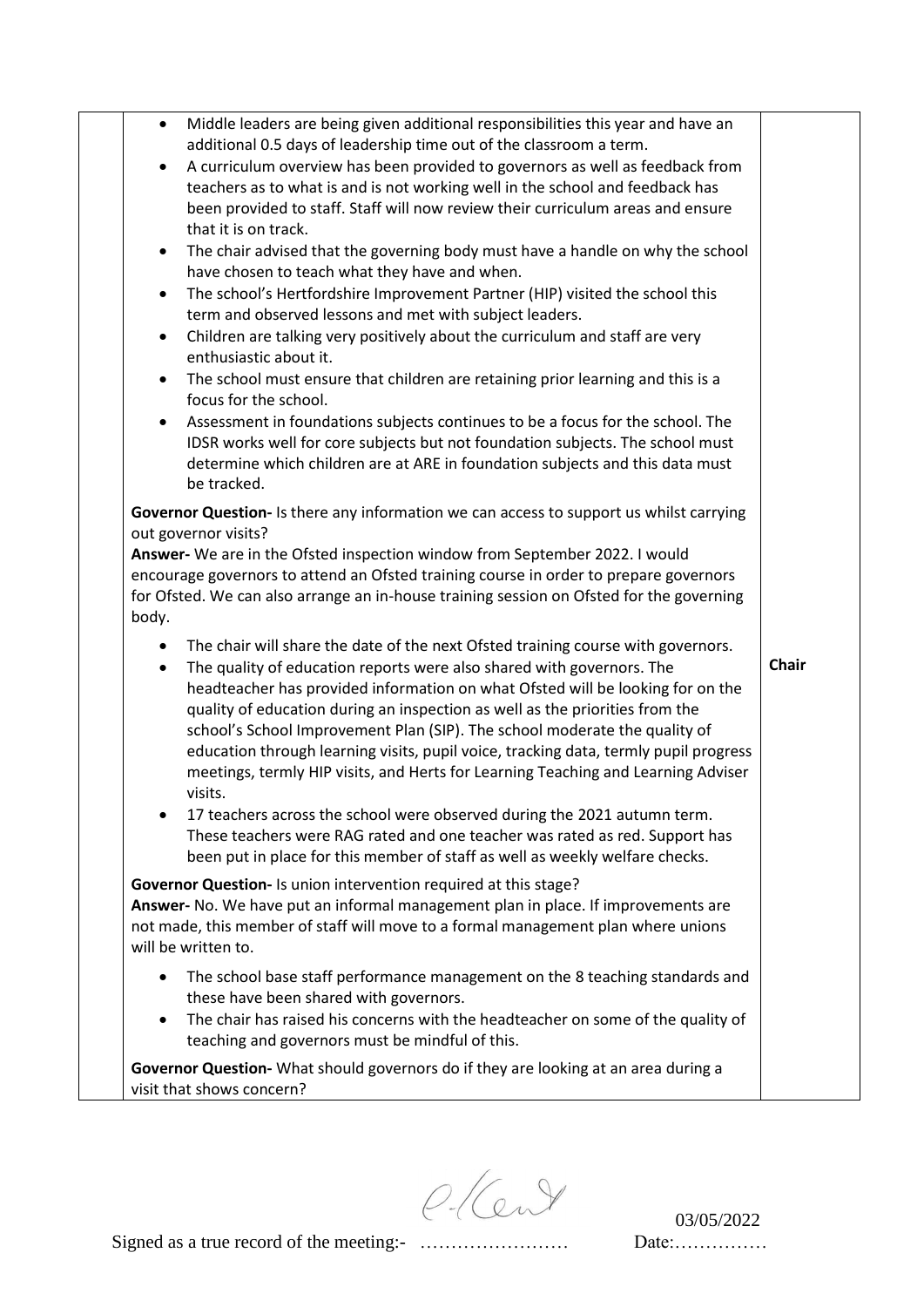|                | Answer- We must be operational rather than strategic. It is important to raise concerns                                                                                                                                                                                                                                                                                                                                                                                                                                                                                                            |
|----------------|----------------------------------------------------------------------------------------------------------------------------------------------------------------------------------------------------------------------------------------------------------------------------------------------------------------------------------------------------------------------------------------------------------------------------------------------------------------------------------------------------------------------------------------------------------------------------------------------------|
|                | directly with the headteacher. We must also make sure that any areas of weakness are                                                                                                                                                                                                                                                                                                                                                                                                                                                                                                               |
|                | included in the SIP.                                                                                                                                                                                                                                                                                                                                                                                                                                                                                                                                                                               |
| $\overline{7}$ | To receive headteacher report<br>Circulated to governors prior to the meeting, the headteacher updated governors of the<br>following and welcome any questions.<br>The narrative of the school's successes and challenges provides an overview of<br>the school over the last term.<br>The school are slightly below national attendance figures. There are a number of<br>$\bullet$<br>Covid-19 absences as well as pupils who are taking term time holidays. There<br>have also been a number of late pupils and letters have been sent to parents to                                            |
|                | remind them of the school's expectations around punctuality.<br>Governor Question- Do you think that the traffic issues impact on punctuality?<br>Answer-Yes.                                                                                                                                                                                                                                                                                                                                                                                                                                      |
|                | Governor Question- Does lateness relate to the same children?<br>Answer- There are some children who are repeatedly late. There are also children who<br>have experienced a very difficult time before the school day has even begun.                                                                                                                                                                                                                                                                                                                                                              |
|                | The chair advised that governors must continue to monitor attendance and hold<br>$\bullet$<br>the school to account.<br>Since the 2021 autumn term there have been 48 new starters join the school<br>$\bullet$<br>with more children expected to join the school next term. There have also been<br>28 pupils leave the school since the start of the academic year. The chair advised<br>that the governing body must be mindful of this.                                                                                                                                                        |
|                | Governor Question- Have the school been advised that they may have to accommodate<br>any Ukrainian refuges?<br>Answer-I have not received any information from Hertfordshire County Council.                                                                                                                                                                                                                                                                                                                                                                                                       |
|                | There has been a drop in unauthorised absences and one session relates to 0.5 a<br>$\bullet$<br>school day.<br>The school have reviewed their safeguarding practices. Weekly safeguarding<br>$\bullet$<br>meetings take place with a revised agenda and these meetings will support the<br>school with safeguarding reports. A behaviour report will be shared with<br>governors going forward.<br>The school currently have 4 Looked After Children and 2 of these children could<br>$\bullet$<br>move to a Gag order.                                                                            |
|                | Governor Question-What has parent feedback been like on extra-curricular activities?<br>Answer- We will be sending out a questionnaire in the 2022 summer term to obtain<br>parent feedback.                                                                                                                                                                                                                                                                                                                                                                                                       |
|                | A 2021 autumn and 2022 spring term data analysis was shared with governors<br>prior to the meeting.<br>Data has been broken down for each year group and has also been RAG rated.<br>This will enable the school to track pupil progress and identify those children<br>who require support. The aim is for the school to move as many children<br>forward as possible.<br>The focus for the school has been on attainment and progress and every teacher<br>$\bullet$<br>in the school is accountable for their data.<br>Writing has dropped significantly in the school compared to other areas. |

 $O(C<sub>uv</sub>)$  03/05/2022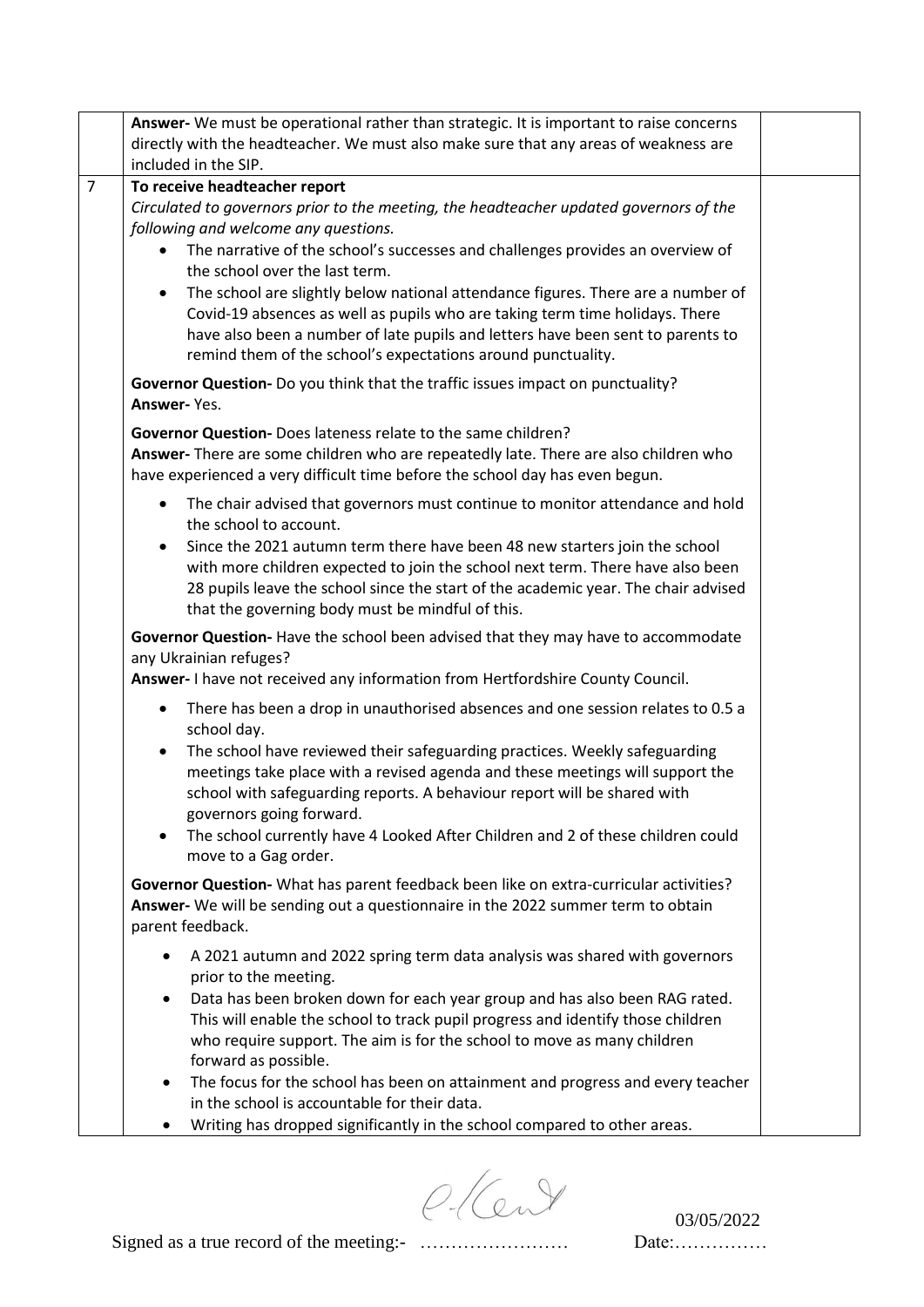|   | The chair visited the school today to get a better understanding of how the<br>$\bullet$<br>school's assessment process works, and there is good evidence that staff are<br>assessing correctly.                                                                                                                                                                                                                                                                                                                                |           |
|---|---------------------------------------------------------------------------------------------------------------------------------------------------------------------------------------------------------------------------------------------------------------------------------------------------------------------------------------------------------------------------------------------------------------------------------------------------------------------------------------------------------------------------------|-----------|
|   | Governor Question- What are you doing about writing?<br>Answer- The school are using the Herts for Learning assessment grid for writing and a<br>pupil must show evidence for each area at the end of the academic year. From a SATs<br>point of view, if a child has 65% of the writing criteria completed, then they are working<br>at national level.                                                                                                                                                                        |           |
|   | Governor Question- At what point would you expect writing outcomes to improve?<br>Answer- By the end of this term. All teachers have these assessment grids and must<br>include each criteria in their work. After this term we will have data to hold staff to<br>account and determine what support needs to be in place for pupils to make progress.                                                                                                                                                                         |           |
|   | Governor Question-There is a disparity between boys and girls historically, is there an<br>issue here?<br>Answer- We have focused on our vulnerable groups and we now need to focus on boys.                                                                                                                                                                                                                                                                                                                                    |           |
|   | The chair advised that the governing body must challenge the school on<br>$\bullet$<br>individual data groups i.e. boys and girls, Looked After Children, SEN pupils, and<br>pupil premium children.<br>The chair advised that data will no longer be a focus during an Ofsted inspection<br>$\bullet$                                                                                                                                                                                                                          |           |
|   | however the school must have a robust assessment system in place.<br>It was agreed that staff wellbeing will be included in the headteacher report<br>going forward.                                                                                                                                                                                                                                                                                                                                                            | <b>HT</b> |
|   | Governor Question- Is there any wellbeing support in place for staff?<br>Answer- Me and LY support staff with wellbeing. We have asked staff to nominate<br>themselves as wellbeing champions and the school will have a wellbeing team in place as<br>of next term.                                                                                                                                                                                                                                                            |           |
|   | Governor Question- Do staff have access to support anonymously?<br>Answer- We signpost staff to support. We are aware of staff struggles at this point of the<br>term and we are supporting staff where we can.                                                                                                                                                                                                                                                                                                                 |           |
|   | The chair advised that governors must be mindful of staff wellbeing and must<br>$\bullet$<br>hold the school to account during their governor visits.                                                                                                                                                                                                                                                                                                                                                                           |           |
| 8 | To receive a report/update on Pupil Premium                                                                                                                                                                                                                                                                                                                                                                                                                                                                                     |           |
|   | It was agreed that pupil premium will be discussed at the next full governing<br>body meeting.                                                                                                                                                                                                                                                                                                                                                                                                                                  | Agenda    |
| 9 | To review School Improvement Plan<br>The 2021-2022 School Improvement Plan was circulated prior to the meeting the<br>headteacher updated governors on the following and welcomed any questions.                                                                                                                                                                                                                                                                                                                                |           |
|   | The SIP is generated in the autumn term for each academic year.<br>$\bullet$<br>The SIP includes pupil numbers, attendance, and attainment figures however no<br>$\bullet$<br>formative data has been available since 2019. The school will have a new set of<br>data to work from following this year's SATs.<br>The 5 Ofsted areas are included in the plan and the school's key priorities have<br>$\bullet$<br>been identified. The headteacher expects that the current SIP will roll over into<br>the next academic year. |           |

 $O(C<sub>uv</sub>)$  03/05/2022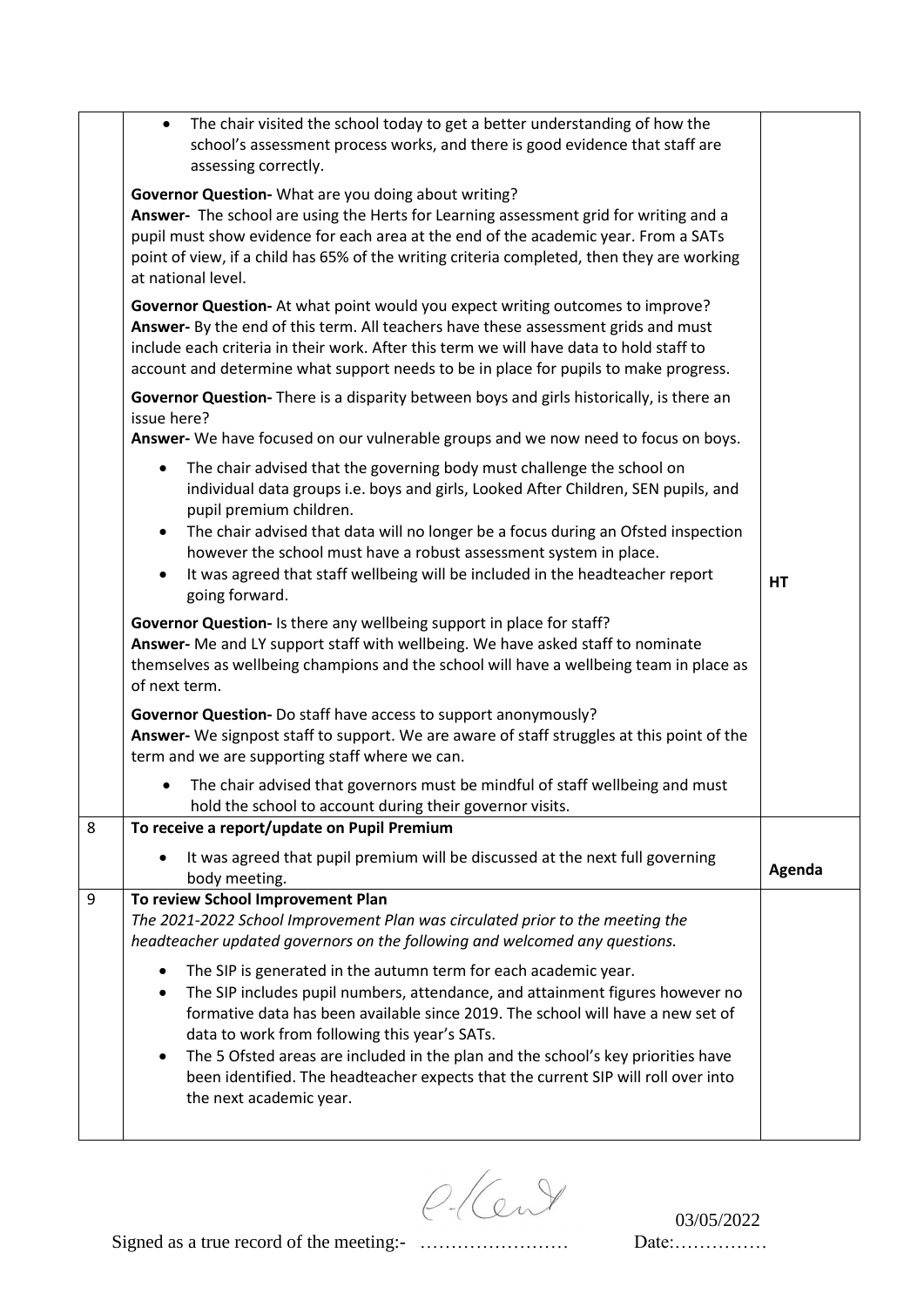|    | The chair stressed that the SIP is a vital piece of information for the governing<br>$\bullet$<br>body. The quality of the education provided to the children is the most important<br>element of the school which is therefore priority 1 in the SIP. Governors must<br>consider what the school are doing, how they are doing it, and what the impact<br>is. Governors were asked to review the SIP prior to their governor visits and<br>identify any questions.<br>It was agreed that a link governor will be added to the SIP on the governor drive.<br>$\bullet$<br>The SIP will also be a working document on the governor drive and governors will<br>add comments to the impact column following their governor visits.<br>It was agreed that governors would meet next term to discuss the SIP in more<br>$\bullet$<br>detail and the chair will confirm a date. | All, Chair<br><b>Chair</b> |
|----|----------------------------------------------------------------------------------------------------------------------------------------------------------------------------------------------------------------------------------------------------------------------------------------------------------------------------------------------------------------------------------------------------------------------------------------------------------------------------------------------------------------------------------------------------------------------------------------------------------------------------------------------------------------------------------------------------------------------------------------------------------------------------------------------------------------------------------------------------------------------------|----------------------------|
|    | Governor Question- Do you start a new SIP every year?<br>Answer-Yes however I see this as a rolling document. Next year we will include the<br>context of the school within the plan.                                                                                                                                                                                                                                                                                                                                                                                                                                                                                                                                                                                                                                                                                      |                            |
|    | The chair advised that he would like to have a better understanding of the SIP<br>$\bullet$<br>cycle going forward. The chair also advised that governors must consider how the<br>headteacher knows what the school's areas of improvement are.<br>The headteacher will add staff responsibilities to the SIP on the governor shared<br>$\bullet$<br>drive.                                                                                                                                                                                                                                                                                                                                                                                                                                                                                                               | <b>HT</b>                  |
| 10 | To receive a Finance report including budget setting, Herts for Learning contracts,<br>health & safety, and SFVS return<br>Circulated to governors prior to the meeting, SO'S updated governors of the following and<br>welcome any questions.                                                                                                                                                                                                                                                                                                                                                                                                                                                                                                                                                                                                                             |                            |
|    | There are currently no health & safety concerns in the school.<br>$\bullet$<br>It was agreed that CW-H would be the health & safety link governor.<br>$\bullet$<br>The chair and SO'S have completed the circulated Schools Financial Value<br>$\bullet$<br>Standards (SFVS) annual checklist which all schools must complete and submit to<br>Hertfordshire County Council on an annual basis. Previously the SFVS included a<br>RAG rating section however this has now been removed and is now available<br>through the DfE website. The SFVS was approved and ratified by the governing<br>body.<br>It was agreed that the chair would be the finance link governor.<br>SO'S advised that the school budget is healthy, and the school are expected to<br>have a healthy carry forward for 2022-2023.                                                                  | CW-H                       |
|    | Governor Question- Why is this?<br>Answer- We do spend the majority of our allocated budget each year however we have<br>carried money over each year to support the budget as this gives us sustainability for the<br>future.                                                                                                                                                                                                                                                                                                                                                                                                                                                                                                                                                                                                                                             |                            |
|    | SO'S advised that the school have been cautious in their pupil numbers and this<br>may increase further.<br>The 2022-2023 budget proposal will be brought to the next full governing body<br>$\bullet$<br>meeting for ratification.                                                                                                                                                                                                                                                                                                                                                                                                                                                                                                                                                                                                                                        |                            |
| 11 | To review governor induction, appointments, training, and visits<br>Governors were reminded that they must utilise Governor Hub and the courses<br>$\bullet$<br>that are available online with Modern Governor.<br>CW-H will be attending a Governor Visits training course on 16 <sup>th</sup> March 2022.<br>٠                                                                                                                                                                                                                                                                                                                                                                                                                                                                                                                                                           | All                        |

 $C(C<sub>uv</sub>)$  03/05/2022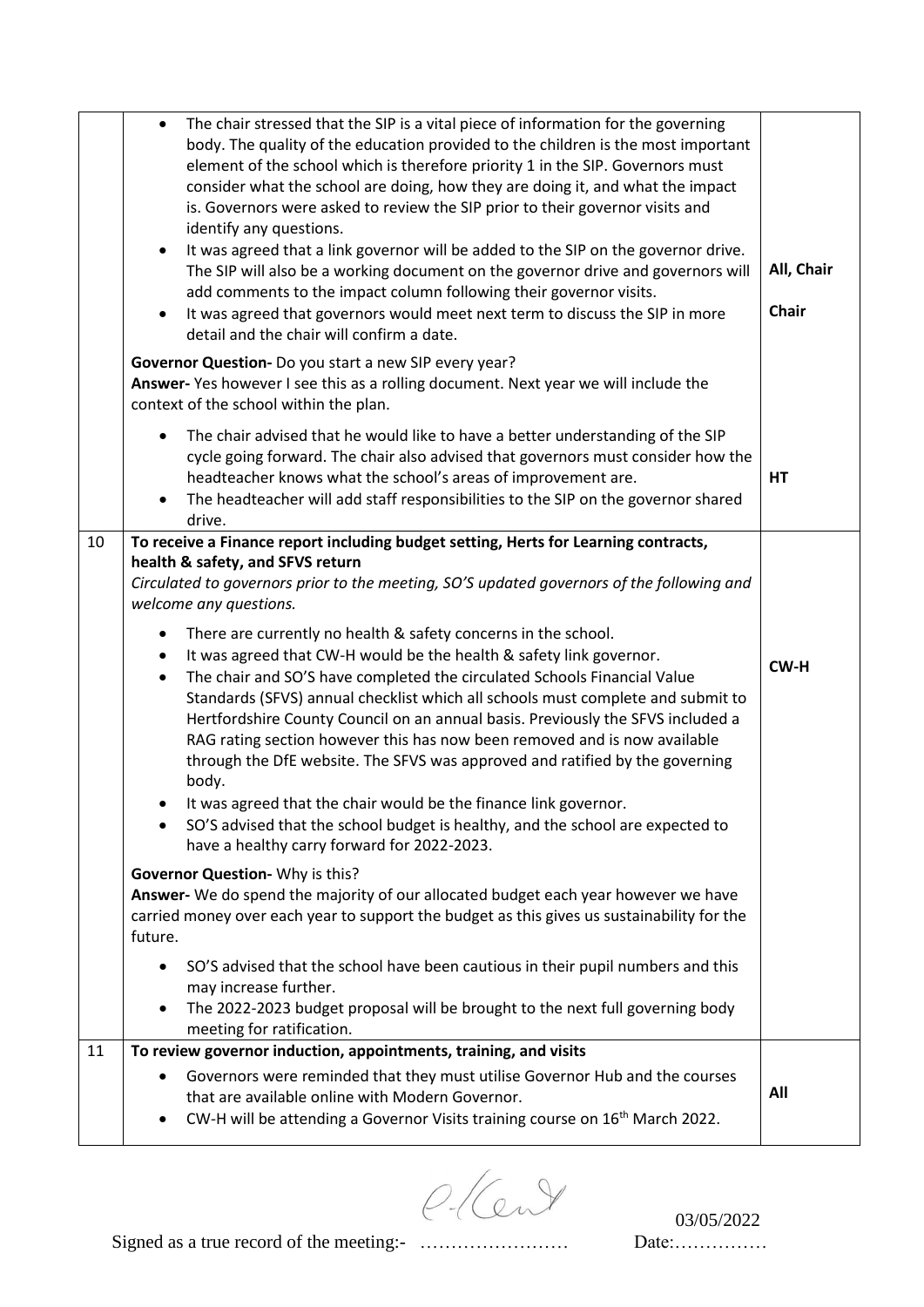|    | RC advised that during a recent visit to the school, RC asked children who they<br>$\bullet$                                                                              |              |
|----|---------------------------------------------------------------------------------------------------------------------------------------------------------------------------|--------------|
|    | think governors are and child friendly information was shared. Children then                                                                                              |              |
|    | asked RC some very good questions.<br>$\bullet$                                                                                                                           | <b>Chair</b> |
|    | It was agreed that governor input would be included in the school newsletter<br>next week.                                                                                |              |
|    | The chair advised governors to ensure they work through the Great Pathway.<br>$\bullet$                                                                                   | All          |
| 12 | To consider staff opinion survey                                                                                                                                          |              |
|    | The headteacher advised that the senior leadership team have reviewed the<br>$\bullet$                                                                                    |              |
|    | responses of the staff opinion survey.                                                                                                                                    |              |
| 13 | To consider safeguarding matters                                                                                                                                          |              |
|    | The safeguarding review of annual checklist, review of the Single Central Record,                                                                                         |              |
|    | safeguarding bulleting, and the termly safeguarding report were circulated to governors                                                                                   |              |
|    | prior to the meeting.                                                                                                                                                     |              |
|    | NL has attended a safeguarding induction session with LY where CPOMS and e-<br>$\bullet$                                                                                  |              |
|    | safety were discussed. NL will attend Safeguarding Children training in April                                                                                             |              |
|    | 2022. The role of the safeguarding link governor has been shared with LY.                                                                                                 |              |
|    | The chair confirmed that he has completed a Safer Recruitment training course<br>$\bullet$                                                                                |              |
|    | and advised that governors who are involved in staff recruitment must attend                                                                                              | All          |
|    | this training course.<br>Governors were advised that they must complete a safeguarding children                                                                           |              |
|    | $\bullet$<br>training course even if they have completed the training in another setting.                                                                                 | All          |
| 14 | Ofsted preparation and school website review                                                                                                                              |              |
|    |                                                                                                                                                                           | All          |
|    | The school will soon fall into the window for an Ofsted inspection. Governors<br>$\bullet$<br>should book themselves on an Ofsted course via Governor Hub. The chair will |              |
|    | organise a session for governors to discuss what they should do to prepare for                                                                                            |              |
|    | the inspection. Governors will be expected to meet Ofsted inspectors when they                                                                                            |              |
|    | come to the school.                                                                                                                                                       |              |
| 15 | <b>Polices for approval</b>                                                                                                                                               |              |
|    | Circulated prior to the meeting the following polices were approved and ratified by the                                                                                   |              |
|    | governing body:                                                                                                                                                           |              |
|    | Assessment Policy.                                                                                                                                                        |              |
|    | Data Protection 1 & 2 Policy.                                                                                                                                             |              |
|    | Freedom of Information Policy.                                                                                                                                            |              |
|    | Intimate Care Policy.                                                                                                                                                     |              |
|    | LAC Policy.<br>Pupil Premium Policy.                                                                                                                                      |              |
|    | Records Management Policy.                                                                                                                                                |              |
|    | Records Retention Schedule.                                                                                                                                               |              |
|    | Subject Access Request Policy.                                                                                                                                            |              |
|    | Teaching & Learning Policy.                                                                                                                                               |              |
|    | <b>GDPR Privacy - Governors.</b>                                                                                                                                          |              |
|    | GDPR Privacy - Governors Simple.                                                                                                                                          |              |
|    | GDPR Privacy - Parents Carers Simple.                                                                                                                                     |              |
|    | <b>GDPR Privacy - Parents Carers.</b>                                                                                                                                     |              |
|    | <b>GDPR Privacy - Pupils.</b>                                                                                                                                             |              |
|    | <b>GDPR Privacy - Staff.</b>                                                                                                                                              |              |

 $O(C<sub>uv</sub>)$  03/05/2022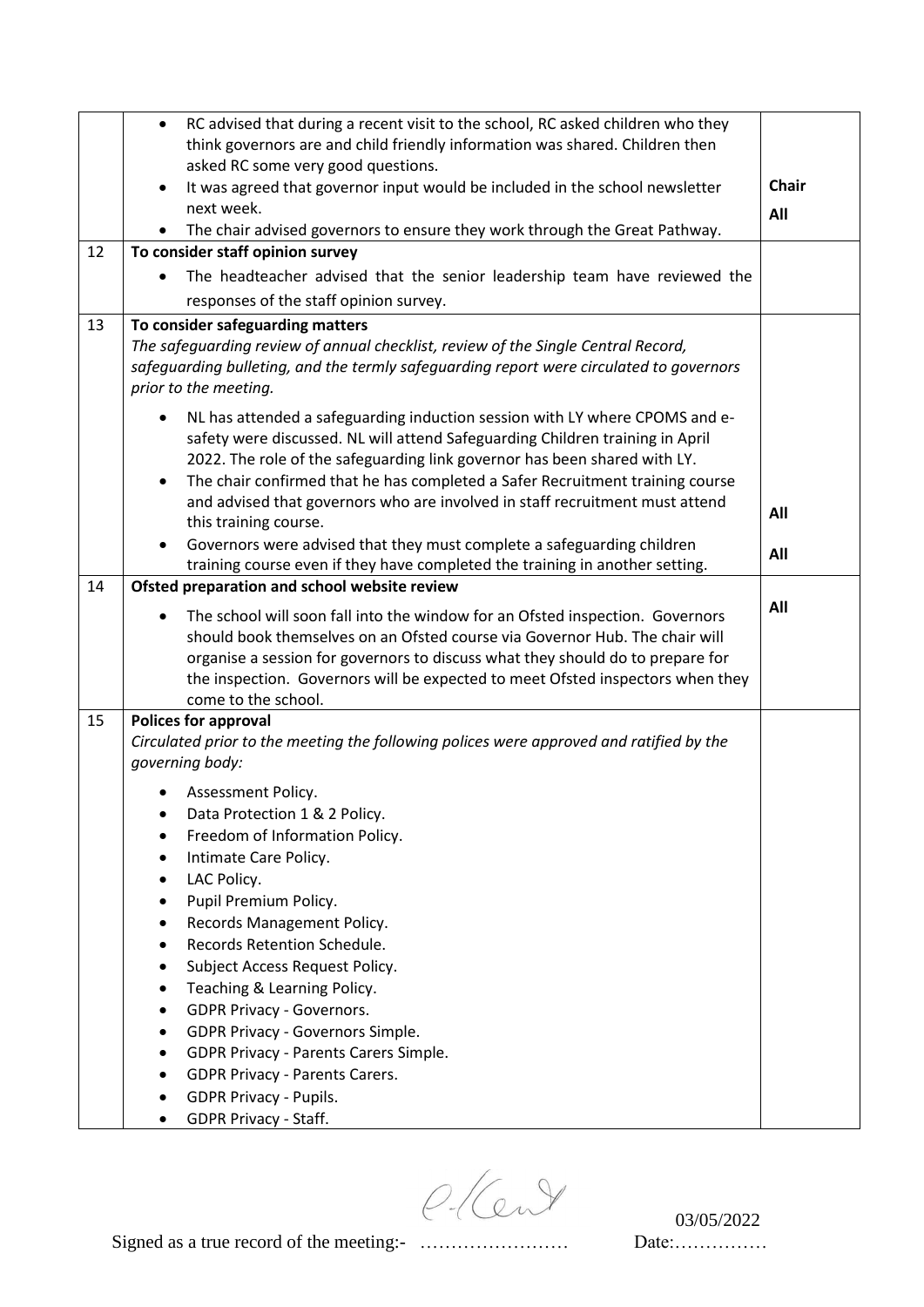|    | GDPR Privacy - Pupils Simple.<br>$\bullet$                                                  |           |  |
|----|---------------------------------------------------------------------------------------------|-----------|--|
|    | GDPR Privacy - Staff Simple.<br>$\bullet$                                                   |           |  |
|    |                                                                                             |           |  |
|    |                                                                                             |           |  |
| 16 | To agree Annual Plan of Work for governing body and a plan for link governor reports        |           |  |
|    | Circulated prior to the meeting the chair updated governors on the following and            |           |  |
|    | welcomed any questions.                                                                     |           |  |
|    | A governor linked to curriculum is needed. NL agreed to act in this link role.<br>$\bullet$ | <b>NL</b> |  |
| 17 | <b>Any other Business</b>                                                                   |           |  |
|    | None received.<br>$\bullet$                                                                 |           |  |
| 18 | <b>Future Meeting Dates</b>                                                                 |           |  |
|    | Tuesday 3rd May 2022 at 5.00pm.<br>$\bullet$                                                |           |  |
|    |                                                                                             |           |  |
|    | Tuesday 21 <sup>st</sup> June 2022 at 5.00pm.<br>٠                                          |           |  |
|    | <b>Meeting Closed 7.15pm</b>                                                                |           |  |

## **Actions**

| <b>Action</b> |                                                                                                   | Owner        |
|---------------|---------------------------------------------------------------------------------------------------|--------------|
|               | 1. Governors were reminded to book themselves on a safeguarding course if they                    | All          |
|               | have not already done so.                                                                         |              |
| 2.            | The chair will share the date of the next Ofsted training course with governors.                  | <b>Chair</b> |
| 3.            | It was agreed that staff wellbeing will be included in the headteacher report going<br>forward.   | HT           |
|               | 4. It was agreed that pupil premium will be discussed at the next full governing body<br>meeting. | Agenda       |
|               | 5. It was agreed that a link governor will be added to the SIP on the governor drive.             | Chair, All   |
|               | The SIP will also be a working document on the governor drive and governors will                  |              |
|               | add comments to the impact column following their governor visits.                                |              |
|               | 6. It was agreed that governors would meet next term to discuss the SIP in more detail            | All          |
|               | and the chair will confirm a date.                                                                |              |
|               | 7. The headteacher will add staff responsibilities to the SIP on the governor shared              | HT           |
|               | drive.                                                                                            |              |
|               | 8. Governors were reminded that they must utilise Governor Hub and the courses                    | All          |
|               | that are available online with Modern Governor.                                                   |              |
|               | 9. It was agreed that governor input would be included in the school newsletter next<br>week.     | <b>Chair</b> |
|               | 10. The chair advised governors to ensure they work through the Great Pathway.                    | All          |
|               | 11. The chair confirmed that he has completed a Safer Recruitment training course and             | All          |
|               | advised that governors who are involved in staff recruitment must attend this                     |              |
|               | training course.                                                                                  |              |
|               | 12. Governors were advised that they must complete a safeguarding children training               | All          |
|               | course even if they have completed the training in another setting.                               |              |
|               | 13. The school will soon fall into the window for an Ofsted inspection. Governors                 | All          |
|               | should book themselves on an Ofsted course via Governor Hub. The chair will                       |              |
|               | organise a session for governors to discuss what they should do to prepare for the                |              |

 $O(C<sub>uv</sub>)$  03/05/2022

Signed as a true record of the meeting:- …………………… Date:……………